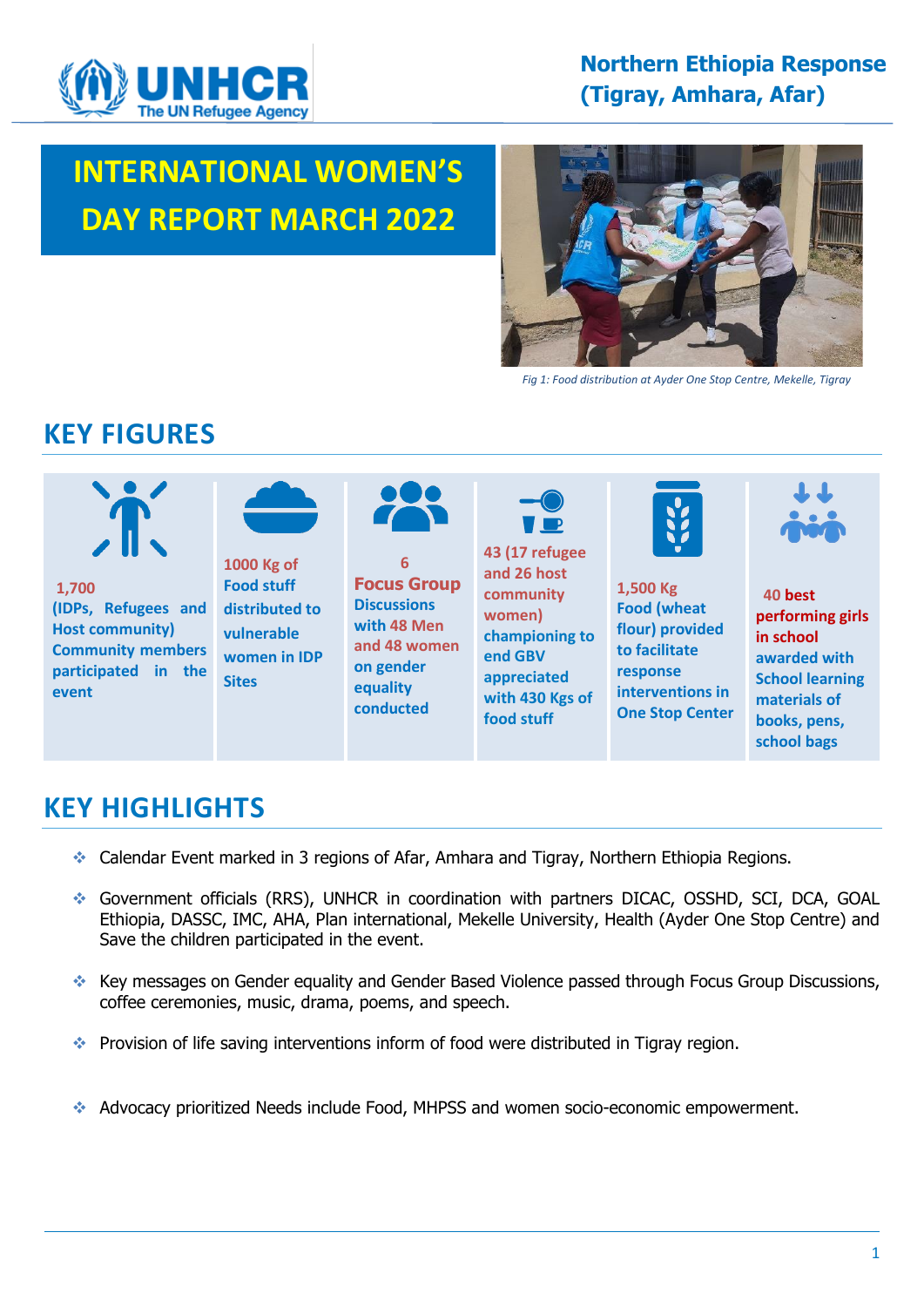

The International Women's Day is a calendar event marked annually on  $8<sup>th</sup>$  March. The event reflects on the achievement and challenges women face towards achieving sustainable goals. For the year 2022, the event was commemorated with the theme "Gender Equality, today for a sustainable tomorrow" while focusing on the impact of climate change to persons of concerns mainly women and girls, highlighting their contribution towards sustainable actions and impeding measures towards their participation in the equality platforms.

The report therefore highlights the key events that took place during Women's Day in the three regions of Amhara, Tigray and Afar, reflecting on the impact of conflict to women and girls; related challenges in achieving the development actions intended for climate change actions and collective responsibilities in responding to the interventions.

#### **HIGHLIGHT OF THE EVENTS**

 University and representation from Ayder In Tigray region, the event was marked through Focus Group Discussions and coffee ceremonies with women and men. Acknowledging the existing constraints, they described the current situation with much dire need of basic response interventions of health, food and safety. With support of UNHCR, provision of 500 Kg of food (wheat flour) was distributed to vulnerable women in Yekatit IDP site, 500Kgs to Elshadai site and 1,500 Kgs to the One Stop Centre in Mekelle to respond to the needs of survivors. In participation were 500 community members among them CCCM partner OSSHD, Mekelle One Stop Centre.

In Dessie (South Wollo) and Woldiya (North Wollo), Amhara region, the event was led by the Bureau of Women, Children and Social Affairs in coordination with community support groups (leaders, women groups, religious leaders) with direct implementation by UNHCR's GBV partner DICAC. The day honoured the resilience of women during conflict. Led by the head of women's affairs, the socio-economic empowerment and prioritizing recovery needs was key emphasis during the events in Dessie and Woldiya. Furthermore, the event called for increased need and support to mental health and





*Fig 2: International Women's Day, Dessie, Amhara @DICAC K.Kessie*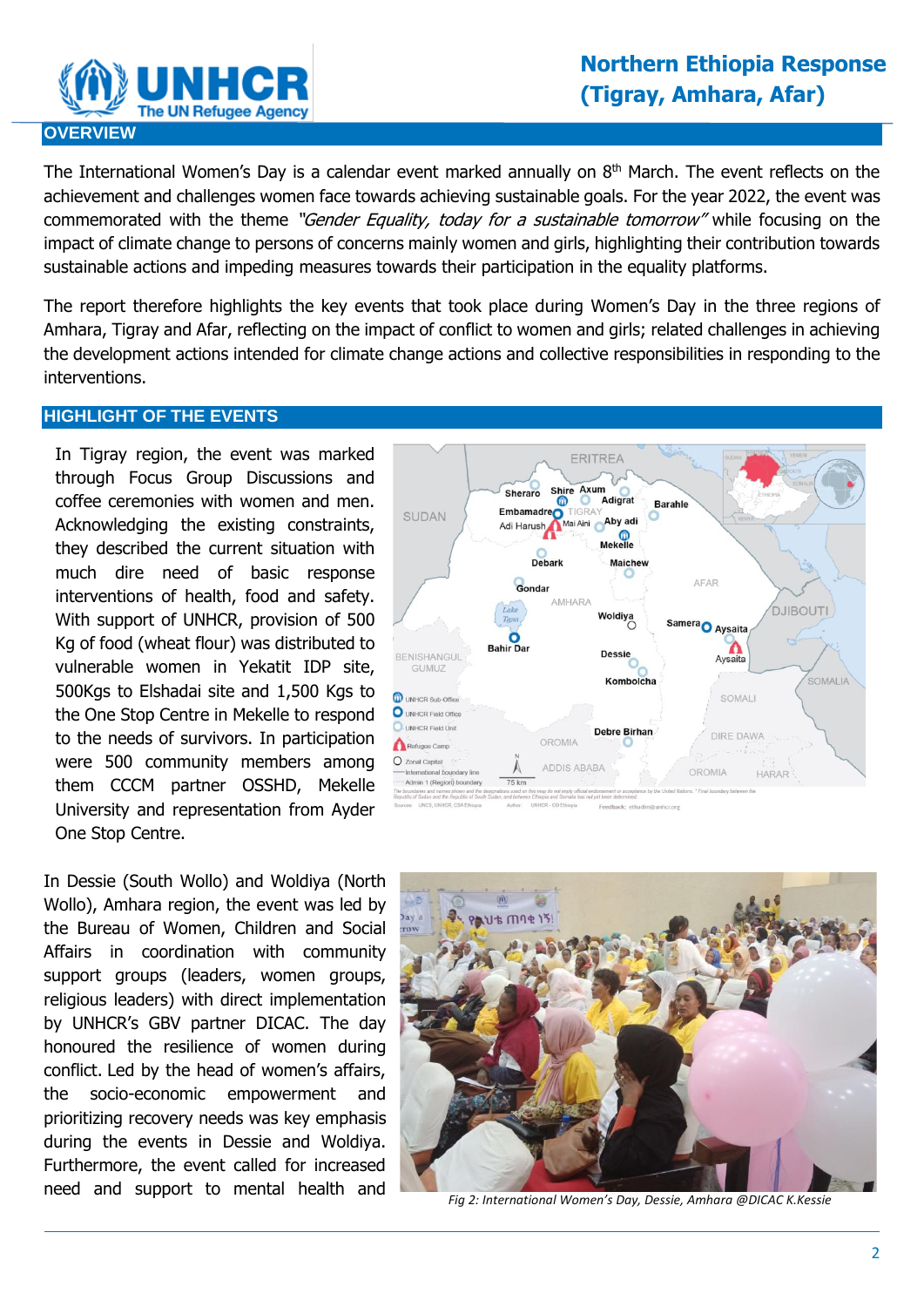

# **Northern Ethiopia Response (Tigray, Amhara, Afar)**

psychosocial support and access to health services to women and girls at risk. Marking the day, at least 950 participants participated with provision of 900 T-shirts, material assistance of 27 blankets and 27 mattresses to 27 elderly persons. Information and awareness were passed through banners, songs and speeches.

In Kulich Meda IDPs Camp Debark, Amhara the event was organized by the Protection Cluster in collaboration with the host community, government representatives, UN agencies, and international and local NGOs. Acknowledging women's efforts, the government representative called on the audience to not limit this commemoration to date but as a reminder to join forces in



*Fig 4: On behalf of UNHCR, Assoc. Protection Officer, receiving certificate of honor, Kulich Meda Camp, Debark*

prioritizing the safety and security of women and girls. Participation and awareness on key messages of peace and love was passed on the provision of food, refreshment, 100 T-shirts; 3 banners were part of the contribution during the event. Four Focus Group Discussions with 48 Men and 48 women on gender equality was conducted through coffee ceremonies with women and men. To crown the event in Kulich Meda, UNHCR was honored with certificate of acknowledgment from North Gondar Zone, Bureau of Women, Children and Social Affairs (BoWCSA) for taking lead in the planning of the event.

In Afar region, UNHCR in coordination with the Aysaita Woreda Bureau of Women, Children and Social Affairs (BoWCSA), partners, host, IDP and refugee community marked the calendar event with over 500 participants. The event acknowledged the resilience of women during conflict while celebrating their efforts towards ending Harmful Cultural practices (FGM). Acknowledging women participation, 17 refugee women and 26 host community women were recognized as role models and champions in ending Female Genital



*Fig 5: Performance (dance) by community members, Aysaita, Afar*

Mutilation and were each awarded with food stuff, 5 kg of rice and 5 liters of cooking oil. On the other hand, 40 girls from Kerbura (20) and Berga (20) Kebele Primary who performed best in school were each awarded with school learning materials inform of text-books, pens and school bag. During the event, the refugee community participated in sending key messages through Cultural dance, poems on ending FGM presented through poem and drama by the Anti Aids Club members.

#### **Women's Voices**

*"We lost everything during conflict, our cattle, our coffee business, our little livelihoods that we depended on as women, we are left with nothing. We need to recover; we need to be prioritized for socio-economic support".…Dessie, South Wollo, Amhara*

*We would like to say that during this International Women's Day that, we have faced so many challenges during conflict, we are all in distress and in need of psychosocial support, we need counselling services…. Woldiya, North Wollo, Amhara*

*Many women have become survivors of violence, we have lost our dignity and respect, but we still want to rise, be empowered and support to brighten our future….Mekelle, Tigray*